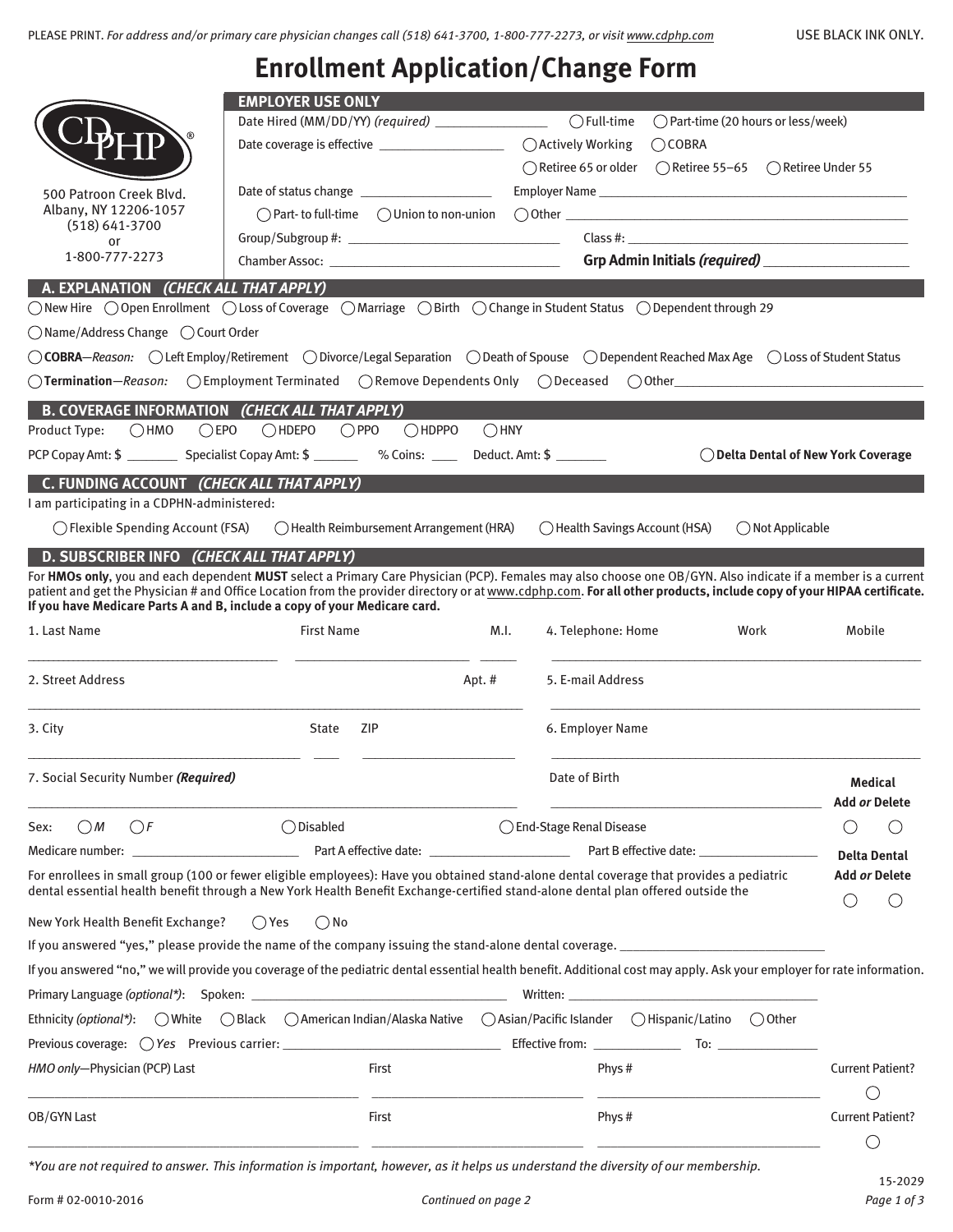| <b>E. DEPENDENT INFO</b>                                                                                                                                                                                                                                                                                                                                                                                          |                                 |                                                  |      |                           |        |                           |                                                                                |
|-------------------------------------------------------------------------------------------------------------------------------------------------------------------------------------------------------------------------------------------------------------------------------------------------------------------------------------------------------------------------------------------------------------------|---------------------------------|--------------------------------------------------|------|---------------------------|--------|---------------------------|--------------------------------------------------------------------------------|
| For HMOs only, you and each dependent MUST select a Primary Care Physician (PCP). Females may also choose one OB/GYN. Also indicate if a member is a current<br>patient and get the Physician # and Office Location from the provider directory or at www.cdphp.com. For all other products, include copy of your HIPAA certificate.<br>If you have Medicare Parts A and B, include a copy of your Medicare card. |                                 |                                                  |      |                           |        |                           |                                                                                |
| 8a. Last                                                                                                                                                                                                                                                                                                                                                                                                          | First                           |                                                  | M.I. | SSN (Required)            |        | Date of Birth             | <b>Medical</b>                                                                 |
|                                                                                                                                                                                                                                                                                                                                                                                                                   |                                 |                                                  |      |                           |        |                           | <b>Add or Delete</b>                                                           |
| Rel: $\bigcirc$ <i>Spouse</i><br>$\bigcirc$ Other                                                                                                                                                                                                                                                                                                                                                                 | Sex: $\bigcirc M$ $\bigcirc F$  | $\bigcirc$ Disabled                              |      | ◯ End-Stage Renal Disease |        |                           | $\left( \begin{array}{c} \end{array} \right)$<br>( )                           |
| For enrollees in small group (100 or fewer eligible employees): Have you obtained stand-alone dental coverage that provides a pediatric                                                                                                                                                                                                                                                                           |                                 |                                                  |      |                           |        |                           | <b>Delta Dental</b><br><b>Add or Delete</b>                                    |
| dental essential health benefit through a New York Health Benefit Exchange-certified stand-alone dental plan offered outside the                                                                                                                                                                                                                                                                                  |                                 |                                                  |      |                           |        |                           | ( )<br>$($ )                                                                   |
| New York Health Benefit Exchange? ○ Yes                                                                                                                                                                                                                                                                                                                                                                           | $()$ No                         |                                                  |      |                           |        |                           |                                                                                |
| If you answered "yes," please provide the name of the company issuing the stand-alone dental coverage. _______________________________                                                                                                                                                                                                                                                                            |                                 |                                                  |      |                           |        |                           |                                                                                |
| If you answered "no," we will provide you coverage of the pediatric dental essential health benefit. Additional cost may apply. Ask your employer for rate information.                                                                                                                                                                                                                                           |                                 |                                                  |      |                           |        |                           |                                                                                |
|                                                                                                                                                                                                                                                                                                                                                                                                                   |                                 |                                                  |      |                           |        |                           |                                                                                |
| Ethnicity (optional*): ○ White ○ Black ○ American Indian/Alaska Native ○ Asian/Pacific Islander ○ Hispanic/Latino ○ Other                                                                                                                                                                                                                                                                                         |                                 |                                                  |      |                           |        |                           |                                                                                |
|                                                                                                                                                                                                                                                                                                                                                                                                                   |                                 |                                                  |      |                           |        |                           |                                                                                |
| HMO only-Physician (PCP) Last                                                                                                                                                                                                                                                                                                                                                                                     |                                 | First                                            |      |                           | Phys # |                           | <b>Current Patient?</b>                                                        |
|                                                                                                                                                                                                                                                                                                                                                                                                                   |                                 |                                                  |      |                           |        |                           |                                                                                |
| OB/GYN Last                                                                                                                                                                                                                                                                                                                                                                                                       |                                 | First                                            |      |                           | Phys # |                           | <b>Current Patient?</b>                                                        |
|                                                                                                                                                                                                                                                                                                                                                                                                                   |                                 |                                                  |      |                           |        |                           |                                                                                |
| 8b. Last                                                                                                                                                                                                                                                                                                                                                                                                          | First                           |                                                  | M.I. | SSN (Required)            |        | Date of Birth             | Medical<br><b>Add or Delete</b>                                                |
| $\bigcirc$ Daughter<br>Rel: $\bigcirc$ <i>Son</i>                                                                                                                                                                                                                                                                                                                                                                 | $\bigcirc$ Full-time student?   |                                                  |      | ◯ Disabled                |        | ◯ End-Stage Renal Disease |                                                                                |
|                                                                                                                                                                                                                                                                                                                                                                                                                   |                                 |                                                  |      |                           |        |                           | <b>Delta Dental</b>                                                            |
| For enrollees in small group (100 or fewer eligible employees): Have you obtained stand-alone dental coverage that provides a pediatric                                                                                                                                                                                                                                                                           |                                 |                                                  |      |                           |        |                           | <b>Add or Delete</b>                                                           |
| dental essential health benefit through a New York Health Benefit Exchange-certified stand-alone dental plan offered outside the<br>New York Health Benefit Exchange?                                                                                                                                                                                                                                             | ( Yes<br>$()$ No                |                                                  |      |                           |        |                           | ( )<br>( )                                                                     |
| If you answered "yes," please provide the name of the company issuing the stand-alone dental coverage. ________________________________                                                                                                                                                                                                                                                                           |                                 |                                                  |      |                           |        |                           |                                                                                |
| If you answered "no," we will provide you coverage of the pediatric dental essential health benefit. Additional cost may apply. Ask your employer for rate information.                                                                                                                                                                                                                                           |                                 |                                                  |      |                           |        |                           |                                                                                |
|                                                                                                                                                                                                                                                                                                                                                                                                                   |                                 |                                                  |      |                           |        |                           |                                                                                |
| Ethnicity (optional*): ○ White ○ Black ○ American Indian/Alaska Native ○ Asian/Pacific Islander ○ Hispanic/Latino ○ Other                                                                                                                                                                                                                                                                                         |                                 |                                                  |      |                           |        |                           |                                                                                |
|                                                                                                                                                                                                                                                                                                                                                                                                                   |                                 |                                                  |      |                           |        | $\overline{10}$ :         |                                                                                |
| HMO only-Physician (PCP) Last                                                                                                                                                                                                                                                                                                                                                                                     |                                 | First                                            |      |                           | Phys#  |                           | <b>Current Patient?</b>                                                        |
|                                                                                                                                                                                                                                                                                                                                                                                                                   |                                 |                                                  |      |                           |        |                           |                                                                                |
| OB/GYN Last                                                                                                                                                                                                                                                                                                                                                                                                       |                                 | First                                            |      |                           | Phys#  |                           | <b>Current Patient?</b><br>$(\ )$                                              |
|                                                                                                                                                                                                                                                                                                                                                                                                                   |                                 |                                                  |      |                           |        |                           |                                                                                |
| 8c. Last                                                                                                                                                                                                                                                                                                                                                                                                          | First                           |                                                  | M.I. | SSN (Required)            |        | Date of Birth             | Medical<br>Add <i>or</i> Delete                                                |
| $\bigcirc$ Daughter<br>Rel: $\bigcirc$ Son                                                                                                                                                                                                                                                                                                                                                                        | $\bigcirc$ Full-time student?   |                                                  |      | $\bigcirc$ Disabled       |        | ◯ End-Stage Renal Disease | $\left(\begin{array}{c} \end{array}\right)$<br>( )                             |
| <u> 1989 - Jan James James Barnett, fransk politik (d. 19</u><br>Medicare number:                                                                                                                                                                                                                                                                                                                                 |                                 | Part A effective date: _________________________ |      |                           |        |                           | <b>Delta Dental</b>                                                            |
| For enrollees in small group (100 or fewer eligible employees): Have you obtained stand-alone dental coverage that provides a pediatric<br>dental essential health benefit through a New York Health Benefit Exchange-certified stand-alone dental plan offered outside the<br>New York Health Benefit Exchange?                                                                                                  | $\bigcirc$ Yes<br>$\bigcirc$ No |                                                  |      |                           |        |                           | <b>Add or Delete</b><br>( )<br>$\left( \begin{array}{c} 1 \end{array} \right)$ |
| If you answered "yes," please provide the name of the company issuing the stand-alone dental coverage. ____________                                                                                                                                                                                                                                                                                               |                                 |                                                  |      |                           |        |                           |                                                                                |
| If you answered "no," we will provide you coverage of the pediatric dental essential health benefit. Additional cost may apply. Ask your employer for rate information.                                                                                                                                                                                                                                           |                                 |                                                  |      |                           |        |                           |                                                                                |
|                                                                                                                                                                                                                                                                                                                                                                                                                   |                                 |                                                  |      | Written:                  |        |                           |                                                                                |
| Ethnicity (optional*): ○ White ○ Black ○ American Indian/Alaska Native ○ Asian/Pacific Islander ○ Hispanic/Latino ○ Other                                                                                                                                                                                                                                                                                         |                                 |                                                  |      |                           |        |                           |                                                                                |
|                                                                                                                                                                                                                                                                                                                                                                                                                   |                                 |                                                  |      |                           |        | Effective from: To: To:   |                                                                                |
| HMO only-Physician (PCP) Last                                                                                                                                                                                                                                                                                                                                                                                     |                                 | First                                            |      |                           | Phys#  |                           | <b>Current Patient?</b>                                                        |
| OB/GYN Last                                                                                                                                                                                                                                                                                                                                                                                                       |                                 | First                                            |      |                           | Phys # |                           | <b>Current Patient?</b><br>◯                                                   |

## *Note: Make sure you sign and date the application on the next page.*

*\*You are not required to answer. This information is important, however, as it helps us understand the diversity of our membership.* Form  $\frac{1}{2}$  Continued on page 3